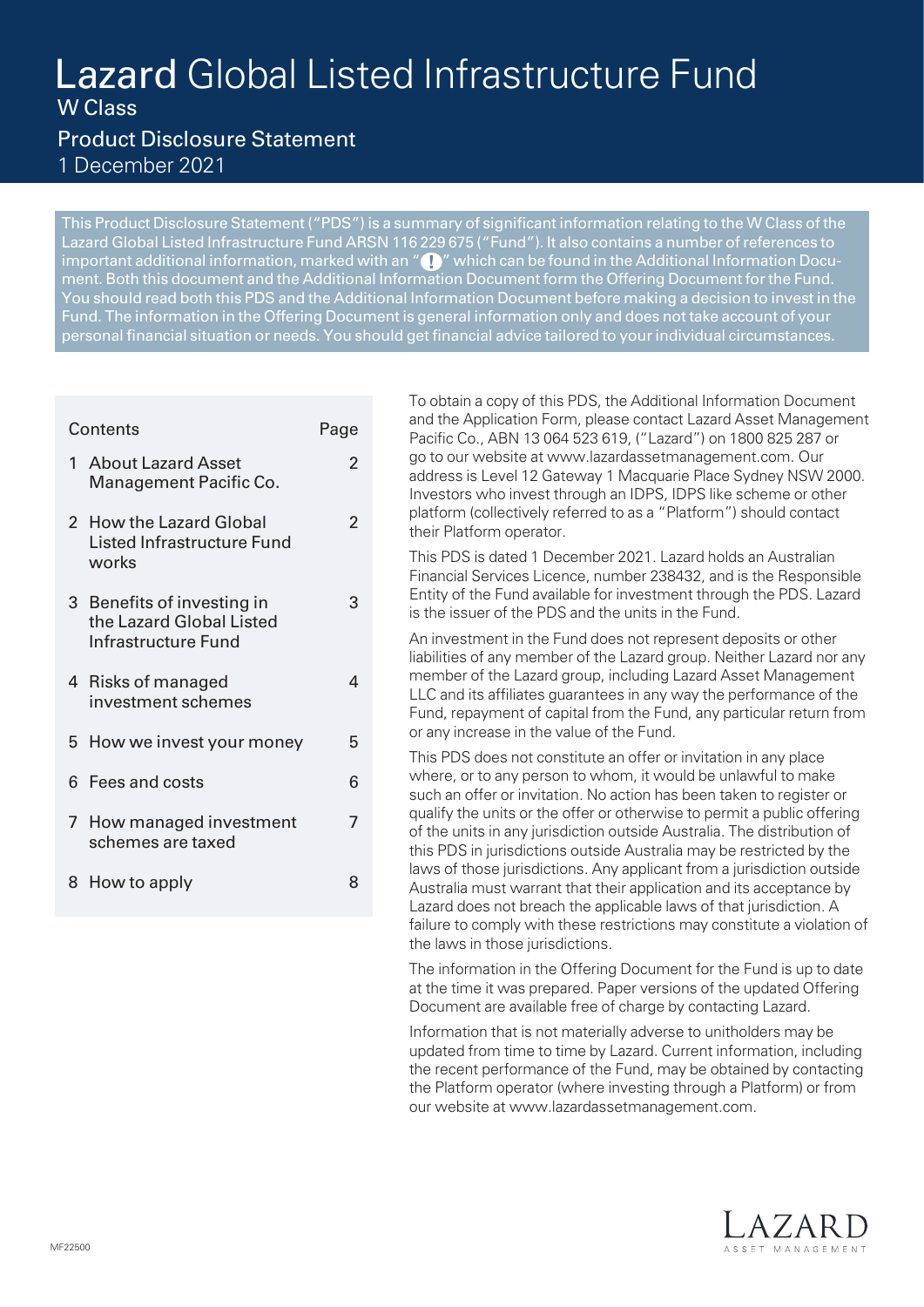# Section 1 About Lazard Asset Management Pacific Co.

Lazard is the Responsible Entity of the Fund and is a subsidiary of Lazard Asset Management LLC ("LAM"). LAM has research analysts in the major regions across the world including North America, Europe, Middle East and Asia Pacific. Lazard is responsible for the management of assets for clients across domestic equities, global equities, fixed income, and alternative assets.

The role of the Responsible Entity is to operate the Fund and ensure that the Fund complies with the constitution and legislation that governs the Fund. It also sets the Fund's investment strategy. The Responsible Entity has the power to delegate its duties and appoint other entities to perform tasks and provide services to the Fund. Lazard has appointed State Street Australia Limited ("the administrator") as custodian to hold the assets of the Fund and to provide administration functions including portfolio valuations, investment accounting and unitholder registry for the Fund.

# Section 2 How the Lazard Global Listed Infrastructure Fund works

# How the Fund works

You should read the important information about How the Fund works, before making a decision.

T

Please go to Section 1 of the Additional Information Document or visit https://www. [lazardassetman](https://www.lazardassetmanagement.com/docs/-m0-/3347/AdditionalInformationDocument.pdf)agement.com/ docs/-m0-/3347/ AdditionalInformationDocument.pdf

This information may change between the time you read the PDS and the day when you acquire the units in the Fund.

The Fund is a registered managed investment scheme in which investors pool their moneys, and this pool is then managed by Lazard in accordance with the Fund's investment strategy. The Fund is governed by a constitution and the *Corporations Act 2001* which provide the terms and conditions under which the Fund operates and sets out the rights, liabilities and obligations of unitholders and Lazard. These rights, liabilities and obligations may be affected by amendments to both the constitution and to the *Corporations Act 2001.*

#### What investors acquire

When an investor makes an investment in the Fund, the investor's moneys are invested in the Fund, consistent with the Fund's investment strategy. Units are then allocated to the investor based on the relevant application price at which the units were purchased and a record of the number of those units is kept by the Responsible Entity. On any day, the value of an investor's investment is the number of their units multiplied by the unit price. The value of an investor's units will vary as the market value of assets in the Fund rises or falls. Unit prices are available on our website at www.lazardassetmanagement.com.

An investor can increase their number of units by reinvesting distributions from the Fund or making additional investments in the Fund. An investor can decrease their number of units by making a withdrawal from the Fund.

Units entitle investors to a proportional beneficial interest in the Fund's assets as a whole and not in any specific asset of the Fund.

Lazard has the power to create different classes of units in the Fund. This PDS is for the issue of units in the "W" Class. Lazard may in the future create other classes of units and must treat unitholders in different classes fairly. The units in each class generally have the same rights, however the Management Costs for each class may vary and a separate daily unit price will be determined for each class.

### Unit prices and minimum investment amount

Unit prices are generally calculated each business day based upon the net asset value of the Fund divided by the number of units on issue in the Fund. Application and withdrawal unit prices are then usually adjusted up (in the case of applications) and down (in the case of withdrawals) for the buy/sell spread, which is an estimate of the costs of buying and selling the underlying assets in the Fund. Lazard may exercise certain discretion when calculating the net asset value of the Fund and its policy for doing so is available from Lazard free of charge, upon request.

The minimum initial investment amount in the Fund is A\$20,000. Investors investing via a Platform should contact the Platform operator for the minimum investment amount for this Fund.

### Applications into the Fund

Units in the Fund will only be issued following receipt of a fully completed Application Form and other required forms referred to in the Application Form, investor identification documents and cleared funds.

Valid applications for units received by the administrator before 2pm on any business day will be issued at the application price next calculated after 2pm for that business day.

Valid applications for units received by the administrator after 2pm on any business day or received on a nonbusiness day will be issued at the application price calculated for the next business day.

When an application is accepted by the administrator, a confirmation advice will be sent to the investor detailing the date of acceptance, amount invested in the Fund, number of units issued and the application price.

### Withdrawals from the Fund

Investors can request the withdrawal of all or part of their investment in the Fund by completing the Withdrawal Form available on our website at [www.lazardassetmanagement.com/WithdrawalForm.pdf](https://www.lazardassetmanagement.com/docs/-m0-/24350/with-drawalform_en.pdf) or by sending a signed written withdrawal request to the administrator. Funds will be paid to an Australian bank account. If no Australian bank account details are provided, payments will be made by cheque. Payments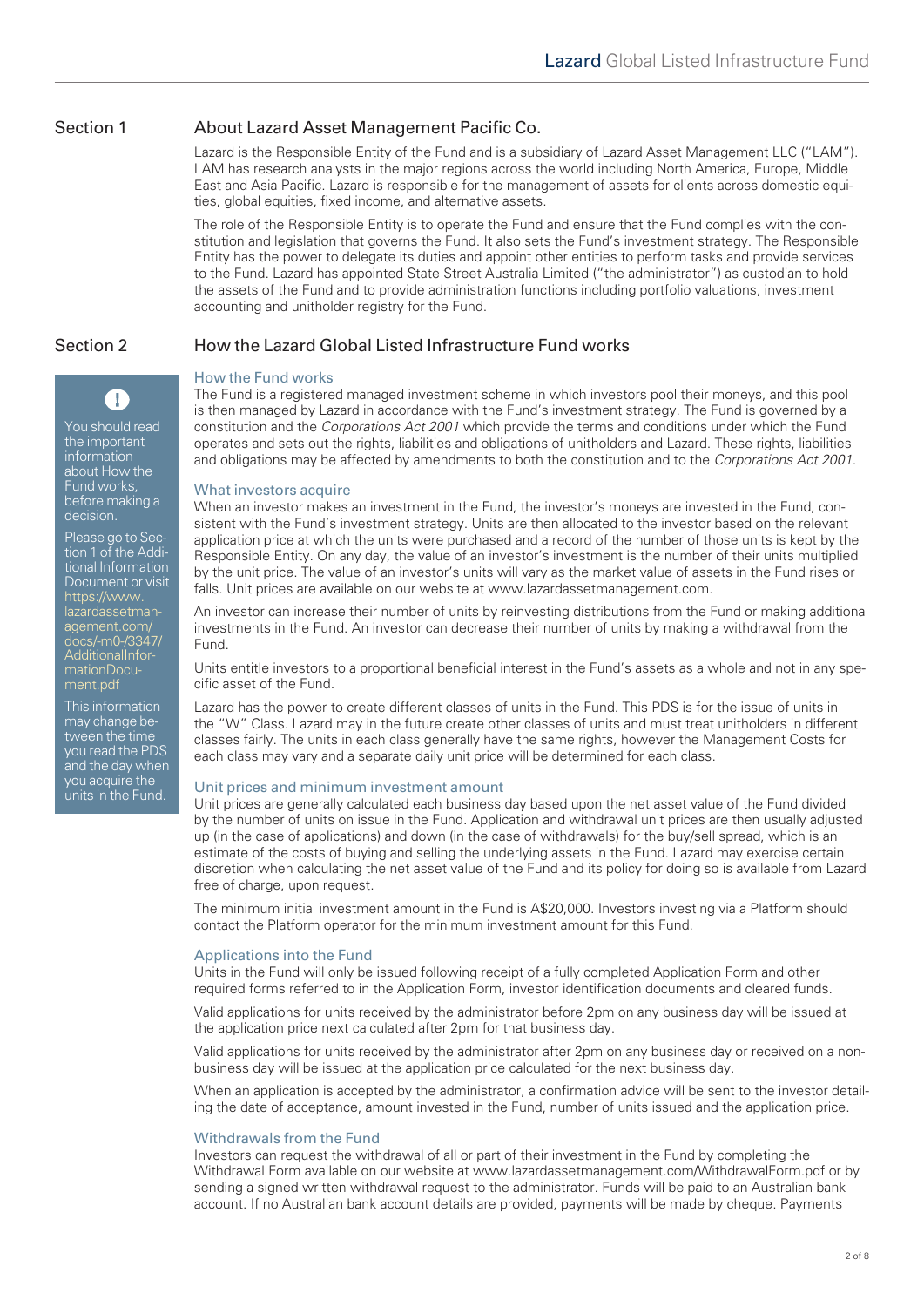cannot be made to a third party. Please provide details of the number of units to be redeemed or the dollar value required, the investor number, Fund name and the name in which the investment is held. Please ensure that the withdrawal request is signed by all necessary authorised signatories to the investment.

Valid withdrawal requests received by the administrator before 2pm on any business day will be processed using the withdrawal price next calculated after 2pm for that business day.

Valid withdrawal requests received by the administrator after 2pm on any business day or received on a nonbusiness day will be processed using the withdrawal price calculated for the next business day.

Transaction statements will be sent as confirmation of the details of the withdrawal.

In normal circumstances, valid withdrawal requests will be satisfied within 6 business days from the date of receipt of the request. The receipt of requests for large cash withdrawals and/or multiple withdrawal requests on the same day or with the same valuation date or where there is a freeze on withdrawals, would not fall within the ambit of "normal circumstances". The withdrawal period could be extended, in certain circumstances, to 30 business days from the date of receipt of the request.

Lazard may compulsorily redeem a unitholding which falls below A\$20,000.

For the purpose of this PDS, "business day" shall mean any day on which banks are generally open for business in Sydney, New South Wales.

#### **Distributions**

The Fund will generally distribute an amount equal to the taxable income of the Fund, if any, quarterly to investors in proportion to their unit holding on the last business day of the distribution period. In the event this does not occur, the investor's cost base in the Fund will be adjusted and the amount of any adjustment will be included on the AMIT Member Annual (AMMA) statement issued to investors. Lazard may however decide not to make a distribution in a quarter if it considers the amount of the distribution is not of an economic size. If this occurs the income in the Fund will be carried forward to the next distribution period. Lazard may also cause a special distribution to be made at any time during the year. Distributions can be paid into an investor's nominated Australian bank account or be reinvested in the Fund by election by completing the relevant section of the Application Form. Distribution payments cannot be made to a third party. If no nomination is made, or no Australian bank account details are provided, an investor's distribution will be automatically reinvested as additional units in the Fund.

Reinvested units will be issued at the ex-distribution net asset value unit price for that distribution period and will be issued on the first business day of the next distribution period. Unit prices fall after the end of the distribution period to reflect the distribution entitlements.

#### Investing through a Platform

This PDS may be used by Platform operators as disclosure about the Fund for persons who are clients of a Platform. However, Platform clients should complete the form(s) required by the Platform operator to direct their investment to the Fund, rather than the Application Form for the Fund.

# Section 3 Benefits of investing in the Lazard Global Listed Infrastructure Fund

The significant features of the Fund are that it has a professionally managed active investment strategy and it gives investors access to the returns from global listed infrastructure equities.

Lazard believes some of the significant benefits of investing in the Fund are:

- 1 Investment Return the Fund aims to achieve a return for investors that meets or exceeds the Fund's stated investment return objective.
- 2 Expertise the Fund is managed by a team of investment professionals who have many years of experience managing global listed infrastructure. They also have access to LAM's global investment professionals.
- 3 Liquidity investors have timely access to their investment and are normally provided with daily Fund valuations (daily unit prices).
- 4 Systems the investment professionals have access to investment and risk management systems and processes to which ordinary investors usually do not have access.
- 5 Access to investments multiple investors can be pooled into a relatively large Fund which provides investors with access to investment opportunities, markets and diversity which they usually can't achieve by investing on their own.
- 6 Reporting regular reporting is provided to investors including balances, fact sheets and AMMA statements.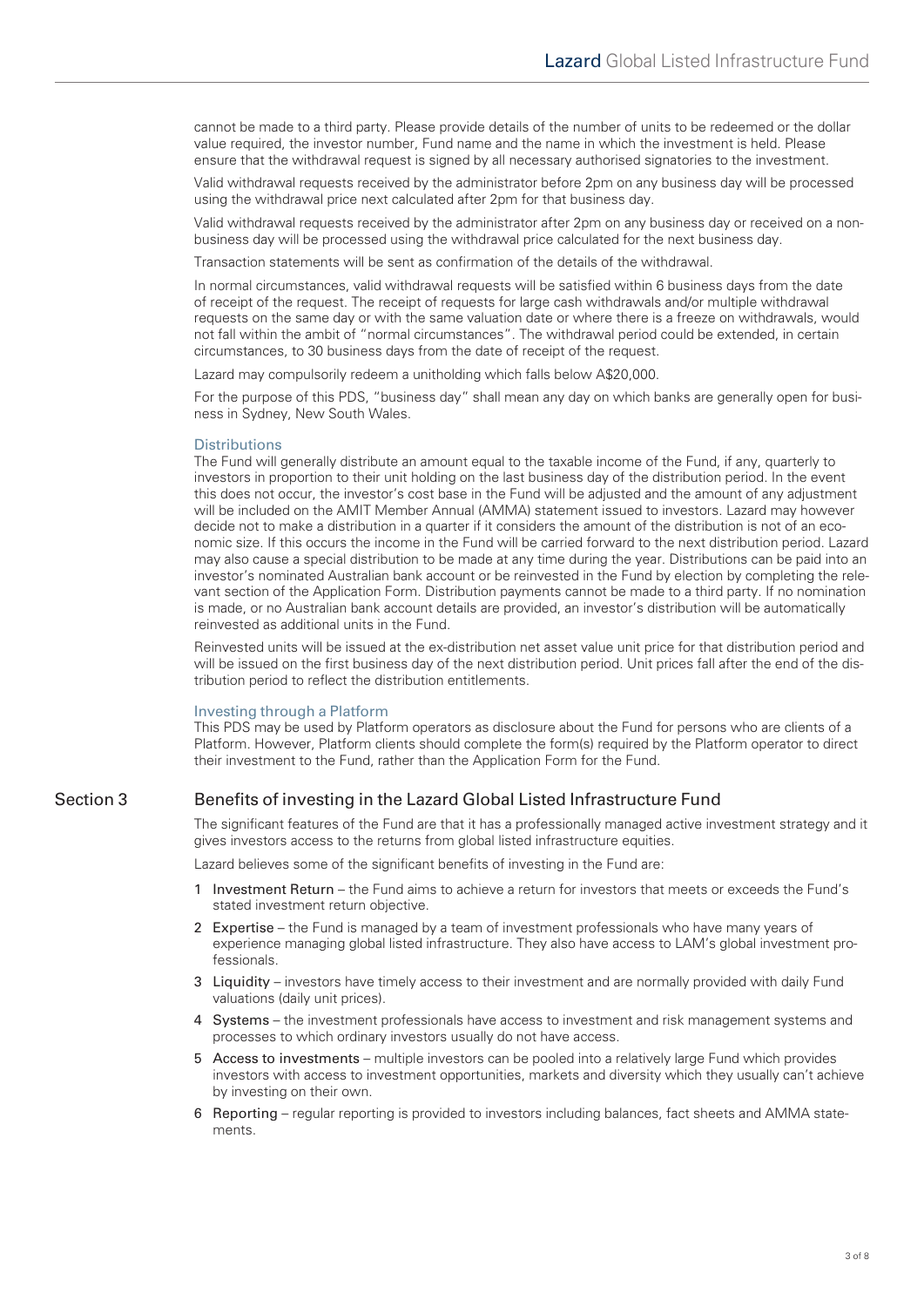# Section 4 Risks of managed investment schemes

All investments carry risk. Different investment strategies may carry different levels of risk depending on the assets that make up the strategy. Assets with the highest long term returns may also carry the highest level of short term risk. The value of the investments in the Fund will vary. The level of returns will vary and future returns may differ from past returns. Returns are not guaranteed and investors may lose some of their money. Laws affecting registered managed investment schemes may change in the future. The level of risk for each person will vary depending on a range of factors including their age, investment time frames, where other parts of the investor's wealth are invested and the investor's risk tolerance.

Risk management is integral to Lazard's overall approach to managing investments. Its investment processes are designed to manage risk at a number of different levels within the Fund. However, investors should be aware not all risks are foreseeable and they may experience a capital loss on their units. Further, there may be periods where the Fund does not distribute any income. The significant risks of investing in the Fund are summarised below.

#### Market risk

Investors should be aware that the value of their units will rise or fall depending on the market value of the equities in which the Fund invests. The market value of equities will be affected (either positively or negatively) by general equity market conditions and by any company or sector specific events. Equity markets can experience significant volatility. Investors should carefully consider this volatility before making their investment decision.

#### Company and sector specific risk

This risk is inherent in a particular company's or sector's performance due to factors that are related to them. Examples of company or sector specific events include the entry of a new competitor or regulatory changes.

#### Foreign investment risk

The Fund will be exposed to the risks associated with overseas investment. These risks include changes in foreign exchange control regulations, application of foreign tax legislation including confiscatory taxation and withholding taxes, changes in government administration and economic monetary policy, appropriation, changed circumstances in dealings between nations, lack of uniform accounting and auditing standards, potential difficulties in enforcing contractual obligations and extended settlement periods.

#### Liquidity risk

Some securities in which the Fund invests, especially those of companies which have a smaller total market capitalisation, or where Lazard has a large holding, may be thinly traded or less liquid and therefore, have to be sold at a discount from current market prices or sold in small lots over an extended period of time.

#### Active management risk

Lazard actively seeks securities to invest in, rather than investing in a predetermined basket of securities such as an index. The Fund's performance may deviate significantly from other infrastructure investments and products given this style of investing and Lazard's longer-term view of a company's intrinsic value.

#### Currency management risk

Movements in currencies versus the Australian dollar can impact the Australian dollar value of the Fund's international investments and income received from those investments. While Lazard will substantially hedge foreign currency exposures back to the Australian Dollar, cash flows, movements in market values and the use of proxy currencies for some exposures mean the Fund will generally have some currency risk.

#### Counterparty risk

In entering into foreign currency forward contracts for hedging purposes, Lazard is required to deal with counterparties. Counterparty or credit risk exists because the performance of a counterparty is not guaranteed, as the counterparty may not live up to its contractual obligations, which may lead to losses. Lazard minimises this risk by dealing with a panel of highly rated Australian and overseas based counterparties.

Further risks are that the Fund's other trading counterparties, such as brokers, or the custodian appointed for the Fund, become insolvent or cannot otherwise meet their obligations.

### Macro risk

The value of an investment in the Fund may be affected by factors such as interest rates, financial market volatility, economic cycles and economic climate, pandemics, political events, government policy and taxation and regulatory change. In an uncertain economic environment, the likelihood of a macroeconomic event occurring which impacts the market, can be higher than in a more stable environment.

#### Country, legal, tax and regulatory risk

This is the risk that the Fund is exposed to the regulatory (including tax and legal), economic and political systems in countries in which the Fund invests or has exposure to. These risks may adversely affect investments held in those countries as well as impact on the Fund's performance.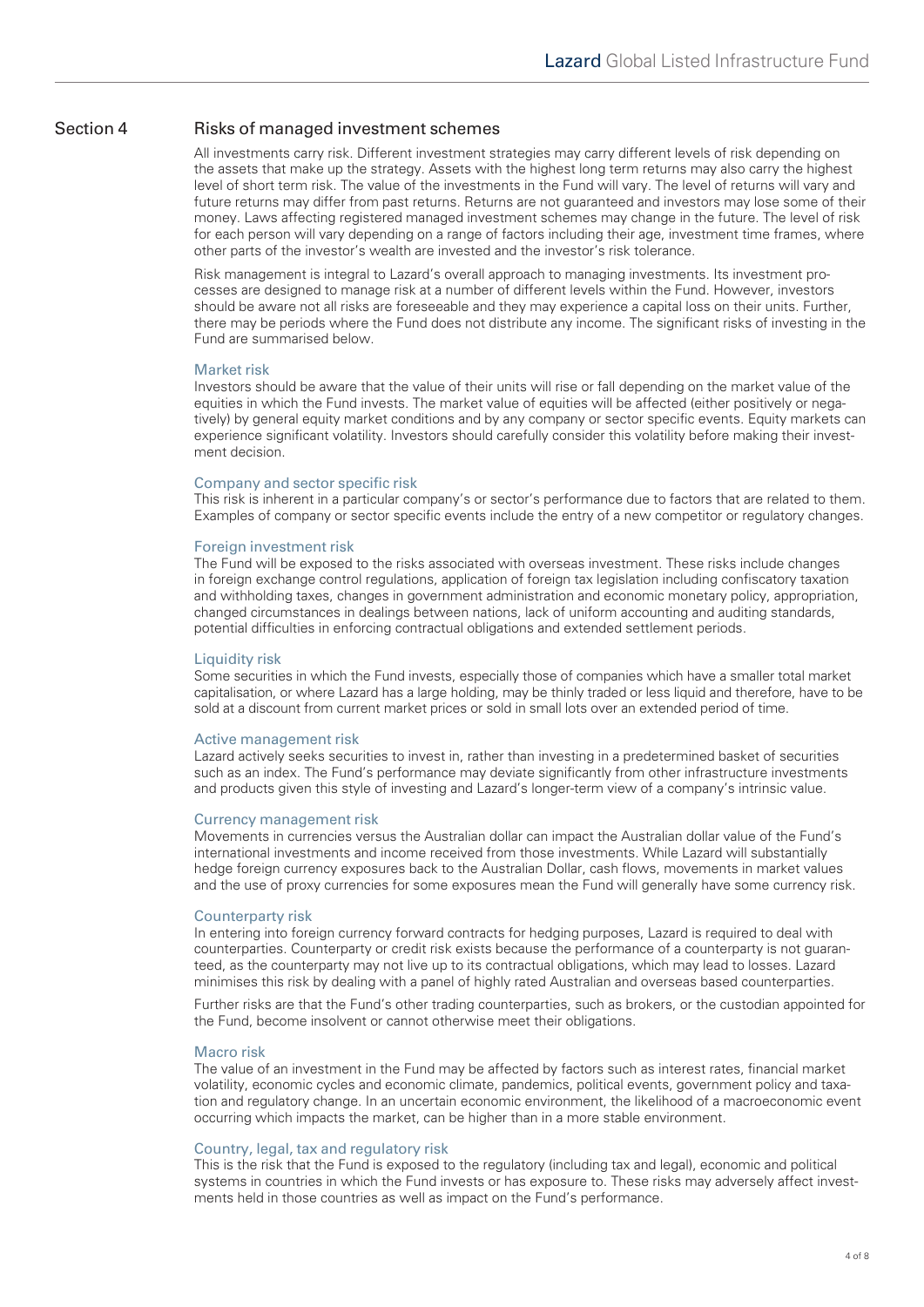# Section 5 How we invest your money

| $\left\lfloor \cdot \right\rfloor$<br>You should read<br>the important in-<br>formation about<br>How we invest<br>your money,<br>before making a<br>decision.<br>Please go to<br>Section 2 of<br>the Additional<br>Information<br>Document or visit<br>https://www.<br>lazardassetman-<br>agement.com/<br>docs/-m0-/3347/<br>AdditionalInfor-<br>mationDocu-<br>ment.pdf<br>This information<br>may change be-<br>tween the time<br>you read the PDS<br>and the day when<br>you acquire the<br>units in the Fund. | <b>Warning:</b> You should consider the likely investment return, risk and your investment time<br>frame when making your investment decision. |                                                                                                                                                                                                                                                                                                                                                                                                                                                                                                                                                                                                                                                                               |  |
|-------------------------------------------------------------------------------------------------------------------------------------------------------------------------------------------------------------------------------------------------------------------------------------------------------------------------------------------------------------------------------------------------------------------------------------------------------------------------------------------------------------------|------------------------------------------------------------------------------------------------------------------------------------------------|-------------------------------------------------------------------------------------------------------------------------------------------------------------------------------------------------------------------------------------------------------------------------------------------------------------------------------------------------------------------------------------------------------------------------------------------------------------------------------------------------------------------------------------------------------------------------------------------------------------------------------------------------------------------------------|--|
|                                                                                                                                                                                                                                                                                                                                                                                                                                                                                                                   | Investment return<br>objective                                                                                                                 | The Fund seeks to achieve total returns (including income and capital appreciation and<br>before the deduction of fees and taxes) that outperform inflation, as measured by the<br>Australian Consumer Price Index, by 5% per annum over rolling five-year periods.                                                                                                                                                                                                                                                                                                                                                                                                           |  |
|                                                                                                                                                                                                                                                                                                                                                                                                                                                                                                                   | Suitability                                                                                                                                    | Investors seeking an investment return objective similar to the Fund and are comfort-<br>able with the risks of investing and the investment time frame, as described in this PDS.<br>In addition, we have prepared a target market determination ("TMD") for the Fund as<br>required by law which is available at www.lazardassetmanagement.com. The TMD sets<br>out further information on the class of investors for whom the Fund, including its key attri-<br>butes, would likely be consistent with that class of investor's likely objectives, financial<br>situation (including proportion of the Fund as a component of their total investable assets)<br>and needs. |  |
|                                                                                                                                                                                                                                                                                                                                                                                                                                                                                                                   | Minimum suggested<br>time frame for holding<br>the investment                                                                                  | 5 years+                                                                                                                                                                                                                                                                                                                                                                                                                                                                                                                                                                                                                                                                      |  |
|                                                                                                                                                                                                                                                                                                                                                                                                                                                                                                                   | Asset classes and<br>range                                                                                                                     | The Fund's assets are typically invested within the following asset allocation ranges:<br>Global equity and equity like securities and securities convertible into equity securities:<br>95% to 100%<br>Cash: 0% to 5%                                                                                                                                                                                                                                                                                                                                                                                                                                                        |  |
|                                                                                                                                                                                                                                                                                                                                                                                                                                                                                                                   |                                                                                                                                                | Forward foreign currency contracts: Lazard will substantially hedge the foreign cur-<br>rency exposures back to the Australian dollar.                                                                                                                                                                                                                                                                                                                                                                                                                                                                                                                                        |  |
|                                                                                                                                                                                                                                                                                                                                                                                                                                                                                                                   |                                                                                                                                                | We do not include the unrealised gains or losses from the forward foreign currency<br>contracts in the cash range. However, when the forward foreign currency contracts<br>mature, these gains or losses become realised. Cash in the Fund may move above the<br>5% limit around the maturity date if we are selling securities to raise cash to pay for<br>the losses due on maturity or if the Fund receives the gain from these contracts.                                                                                                                                                                                                                                 |  |
|                                                                                                                                                                                                                                                                                                                                                                                                                                                                                                                   | <b>Risk level</b>                                                                                                                              | High. Investors would have a high probability of losing money over shorter time peri-<br>ods but they may get higher returns over the long term.                                                                                                                                                                                                                                                                                                                                                                                                                                                                                                                              |  |
|                                                                                                                                                                                                                                                                                                                                                                                                                                                                                                                   | Investment strategy                                                                                                                            | The Fund will invest in listed companies that own physical infrastructure (including<br>concessions or long-term contracts to this effect); have assets predominantly invested<br>in member countries of the Organisation for Economic Cooperation and Development<br>and meet a minimum market capitalisation hurdle at the time of initial purchase. The<br>number of securities will generally range from 25 to 50 which means Lazard makes<br>active investment decisions as to which securities the Fund holds.                                                                                                                                                          |  |
|                                                                                                                                                                                                                                                                                                                                                                                                                                                                                                                   |                                                                                                                                                | Lazard will substantially hedge the foreign currency exposures back to the Australian<br>dollar.<br>The Fund will also diversify its assets between countries and sectors. The Fund may<br>also invest in initial public offerings which are expected to be listed within 3 months<br>from the date of purchase.                                                                                                                                                                                                                                                                                                                                                              |  |
|                                                                                                                                                                                                                                                                                                                                                                                                                                                                                                                   | Labour, environmen-<br>tal, social and ethical<br>considerations                                                                               | Lazard as investment manager may take into account labour standards or environmen-<br>tal, social, corporate governance or ethical considerations, where these may impact<br>the company's value. We are a signatory to the United Nations supported Principles for<br>Responsible Investment (PRI) which provides a framework for integrating environmen-<br>tal, social and governance issues into the investment decision making process.                                                                                                                                                                                                                                  |  |
|                                                                                                                                                                                                                                                                                                                                                                                                                                                                                                                   | Changes to Fund<br>details                                                                                                                     | Lazard has discretion to change the investment strategy, to close the Fund to new<br>investments (including from existing investors), to increase fees, to waive or increase<br>the minimum initial and further investment amounts and holding balance requirement<br>and to terminate the Fund. Lazard will notify unitholders of changes as required by the<br>Corporations Act 2001 and the Fund's constitution, as applicable.                                                                                                                                                                                                                                            |  |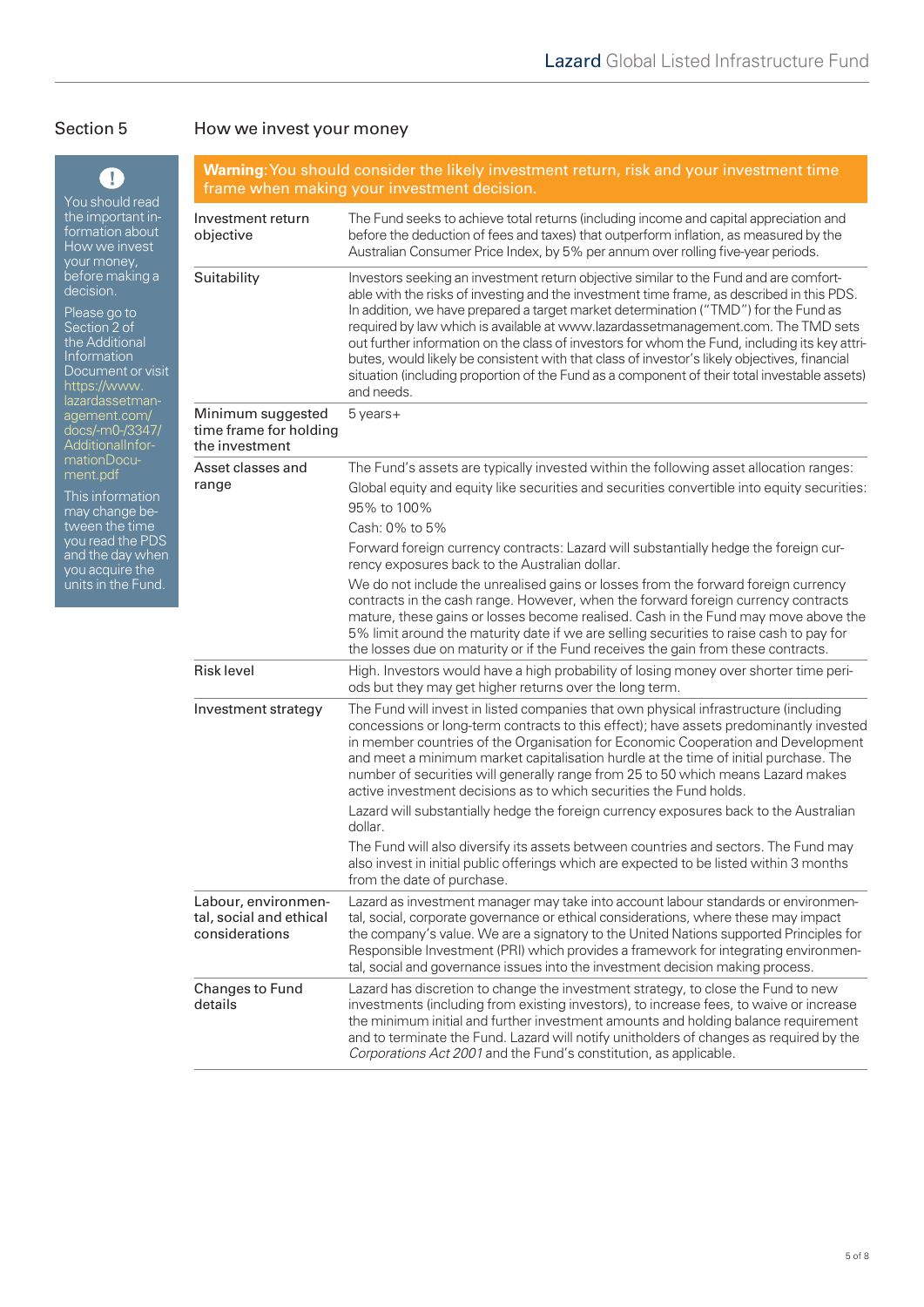# $\mathbf{T}$

You should read the important information about Fees and costs, before making a decision.

Please go to Section 3 of the Additional Information Document or visit https://www. lazardassetmanagement.com [docs/-m0-/3347/](https://www.lazardassetmanagement.com/docs/-m0-/3347/AdditionalInformationDocument.pdf) AdditionalInformationDocument.pdf

This information may change between the time you read the PDS and the day when you acquire the units in the Fund.

## Section 6 Fees and costs

# DID YOU KNOW?

Small differences in both investment performance and fees and costs can have a substantial impact on your long term returns.

For example, total annual fees and costs of 2% of your account balance rather than 1% could reduce your final return by up to 20% over a 30 year period (for example, reduce it from \$100,000 to \$80,000).

You should consider whether features such as superior investment performance or the provision of better member services justify higher fees and costs.

You may be able to negotiate to pay lower contribution fees and management costs where applicable. Ask the fund or your financial adviser.

## TO FIND OUT MORE

If you would like to find out more, or see the impact of the fees based on your own circumstances, the Australian Securities and Investments Commission (ASIC) website (www.moneysmart.gov.au) has a managed funds fee calculator to help you check out different fee options.

The ASIC managed funds fee calculator can be used to calculate the effect of fees and costs on your account balance.

This document shows fees and other costs that you may be charged. These fees and costs may be deducted from your money, from the returns on your investment or from the assets of the managed investment scheme as a whole. Taxes are set out in another part of this document. You should read all the information about fees and costs because it is important to understand their impact on your investment. You can also use this information to compare the fees and costs with those of other simple managed investment schemes.

| <b>TYPE OF FEE OR COST</b>                        | <b>AMOUNT</b>                                                                                                                                                                                                                                  |  |  |  |
|---------------------------------------------------|------------------------------------------------------------------------------------------------------------------------------------------------------------------------------------------------------------------------------------------------|--|--|--|
| Fees when your money moves in or out of the Fund* |                                                                                                                                                                                                                                                |  |  |  |
| Establishment fee                                 | Nil                                                                                                                                                                                                                                            |  |  |  |
| Contribution fee                                  | Nil                                                                                                                                                                                                                                            |  |  |  |
| Withdrawal fee                                    | Nil                                                                                                                                                                                                                                            |  |  |  |
| Exit fee                                          | Nil                                                                                                                                                                                                                                            |  |  |  |
| Management Costs**                                |                                                                                                                                                                                                                                                |  |  |  |
| The fees and costs for managing your investment   | 0.98% p.a. of the Net Asset Value (NAV)<br>This includes:<br>Management Fee*** of 0.98% p.a. of the NAV<br>PLUS<br>Estimated Indirect Costs of 0.00% p.a. of the NAV<br><b>PLUS</b><br>Estimated Recoverable Expenses of 0.00% p.a. of the NAV |  |  |  |

All fees quoted above are inclusive of any GST, applicable stamp duty and net of any applicable reduced input tax credit (i.e. the GST component of the fee has been reduced by an estimate of the input tax credit or reduced input tax credit available to the Fund). For further general information on the tax implications of this Fund see Section 7.

- A buy/sell spread of +0.25% and -0.25% respectively may be added to or subtracted from (as relevant) the unit price when an investor makes an application or withdrawal from the Fund. For further information on the buy/sell spread see 'Additional explanation of fees and costs' in the Additional Information Document. We may vary the buy/sell spread from time to time in circumstances where 30 days' notice [may not reasonably be provided. For updated buy/sell spread information, visit www.lazardassetman](https://www.lazardassetmanagement.com)agement.com, and click on 'Updated Information'.
- The Management Costs for the Fund include the Management Fee, Estimated Indirect Costs and Estimated Recoverable Expenses calculated as shown above. This does not include any Transactional or Operational Costs. For further information on these amounts, see 'Additional explanation of fees and costs' in the Additional Information Document.
- \*\*\* The amount of this fee may be negotiated with professional and wholesale investors and employees of Lazard or a related body corporate.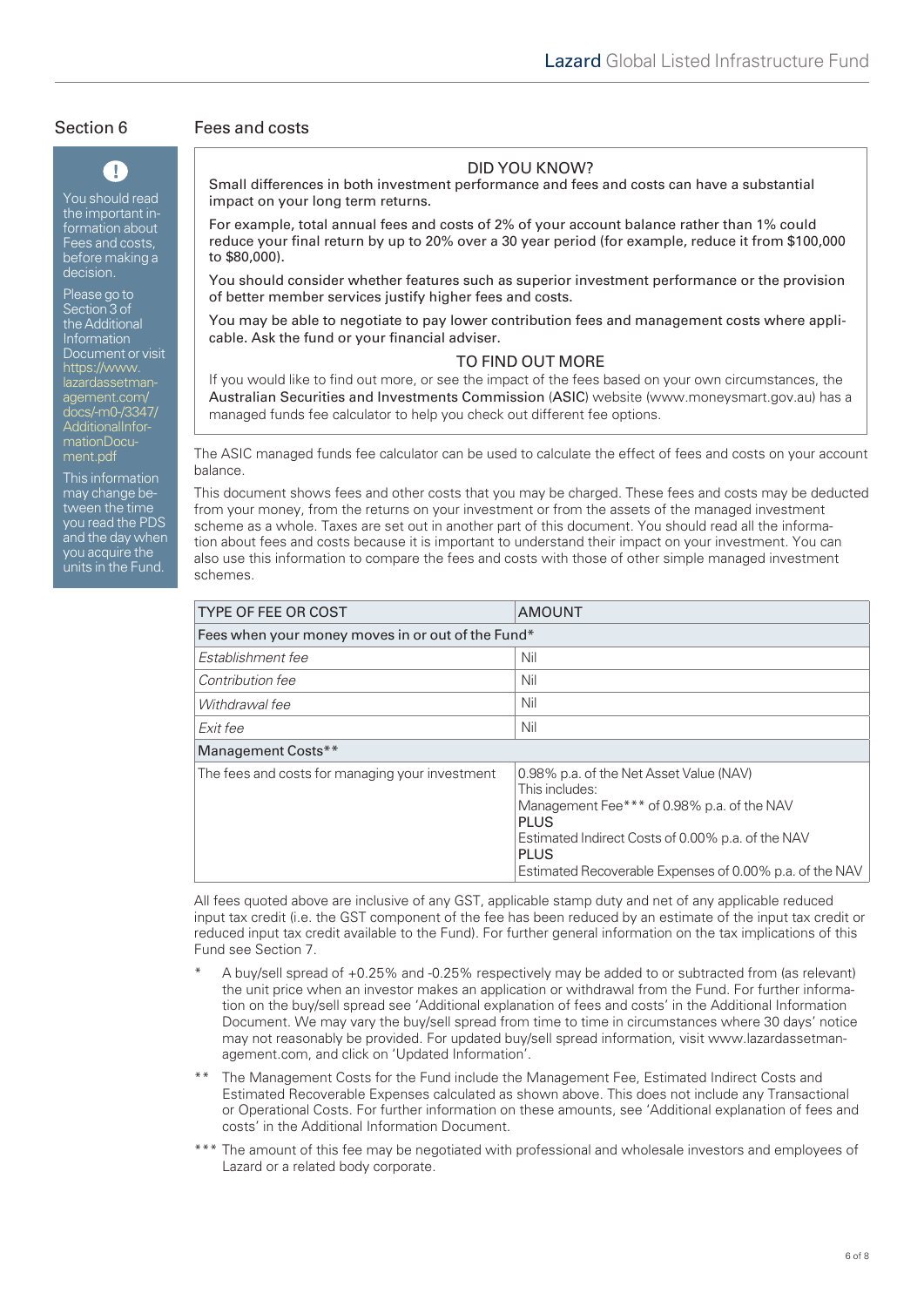### Example of annual fees and costs

This table gives an example of how the fees and costs in this product can affect your investment over a 1 year period. You should use this table to compare this product with other products offered by managed investment schemes.

| Example for the Fund             |                          | Balance \$50,000 with a contribution of \$5,000 during the year                                                                                                                                                                                     |
|----------------------------------|--------------------------|-----------------------------------------------------------------------------------------------------------------------------------------------------------------------------------------------------------------------------------------------------|
| <b>Contribution Fees</b>         | $0\%$                    | For every additional \$5,000 you put in you will be charged \$0.                                                                                                                                                                                    |
| <b>PLUS</b><br>Management Costs# | 0.98% p.a.<br>of the NAV | And for every \$50,000 you have in the Fund, you will be charged<br>\$490 each year.                                                                                                                                                                |
| <b>EQUALS</b><br>Cost of fund    |                          | If you had an investment of \$50,000 at the beginning of the year<br>and you put in an additional \$5,000* during that year, you would be<br>charged fees of \$490.**<br>What it costs you will depend on the fees you may be able to<br>negotiate. |

- Assumes \$5,000 contribution occurs on the last business day of that year.
- Assumes that the investment balance remains constant throughout the year. In reality, your actual investment balance will vary daily with the daily variation of the NAV of the Fund, and the actual fees and expenses charged to the Fund which are based on the Fund's NAV, will therefore also vary daily. Additional fees may apply, such as a 'buy/sell spread' when you contribute to or withdraw from the Fund. For further information on the buy/sell spread, see 'Additional explanation of fees and costs' in the Additional Information Document.
- The Management Costs for the Fund include the Management Fee, Estimated Indirect Costs and Estimated Recoverable Expenses calculated as shown above. For further information on the Management Costs, see 'Additional explanation of fees and costs' in the Additional Information Document.

#### Additional explanation of fees and costs

Lazard reserves the right to change the fees and costs set out in this "Fees and costs" section without investor consent up to the permitted maximums in the Constitution. We will provide you with at least 30 days' prior notice of any increase in fees and charges as required by law.

## Section 7 How managed investment schemes are taxed

**Warning:** Investing in a registered managed investment scheme is likely to have tax consequences. Investors are strongly advised to seek professional tax advice.

Any investment can have a substantial impact on your tax position from year to year.

The Fund has opted into the Attribution Managed Investment Trust (AMIT) regime. Under the AMIT regime the Fund will generally not be liable for Australian income tax as the income is attributed to investors on a fair and reasonable basis in accordance with the Fund's constitution. Investors will receive an AMMA statement after the end of each financial year, which will show the income attributed to the investor for that particular year. For tax purposes, the investor will be required to include the amounts of income attributed to them as disclosed on the AMMA statement in preparing their tax return. It is expected that the Fund will generally distribute an amount equal to the taxable income of the Fund. In the event this does not occur, the investor's cost base in the Fund will be adjusted. The amount of any adjustment will be included on the AMMA statement issued to investors.

The disposal of units by an investor (eg by redemption or transfer) may give rise to a capital gains tax liability or capital loss. If the units are held for 12 months or more, investors may be entitled to a capital gains tax discount. There are other relevant tax considerations applicable to the Fund's investments and an investor's tax position. For example, entitlement to franking credits, entitlement to foreign income tax offsets and whether, for tax purposes, the investor is an Australian resident. Distributions made or attributed to investors may be subject to non-resident or no-Tax File Number (TFN) withholding tax. This amount will be withheld by the Responsible Entity from any distribution made by the Fund. Where the withholding tax amount is greater than the distribution to be paid to an investor, the Responsible Entity may redeem that investors units to make up the shortfall, in accordance with the relevant provisions of the Fund's constitution.

GST is not payable on the issue, withdrawal or transfer of units in the Fund. However, the Fund may incur GST on fees charged in respect of services supplied to the Fund. Where available, the Fund will claim an input tax credit for some or all of the GST incurred on these services. In many cases, 55% or 75% of the GST will be recoverable on services acquired, depending on the nature of those services. Where the Fund has a substantial proportion of international assets, then it is more likely to be able to recover GST at a higher level than the 55% or 75% which might otherwise be available.

You should read the important information about How managed investment schemes are taxed, before making a decision.

 $\mathbf{T}$ 

Please go to Section 4 of the Additional Information Document or visit https://www. [lazardassetman](https://www.lazardassetmanagement.com/docs/-m0-/3347/AdditionalInformationDocument.pdf)agement.com/ docs/-m0-/3347/ AdditionalInformationDocument.pdf

This information may change between the time you read the PDS and the day when you acquire the units in the Fund.